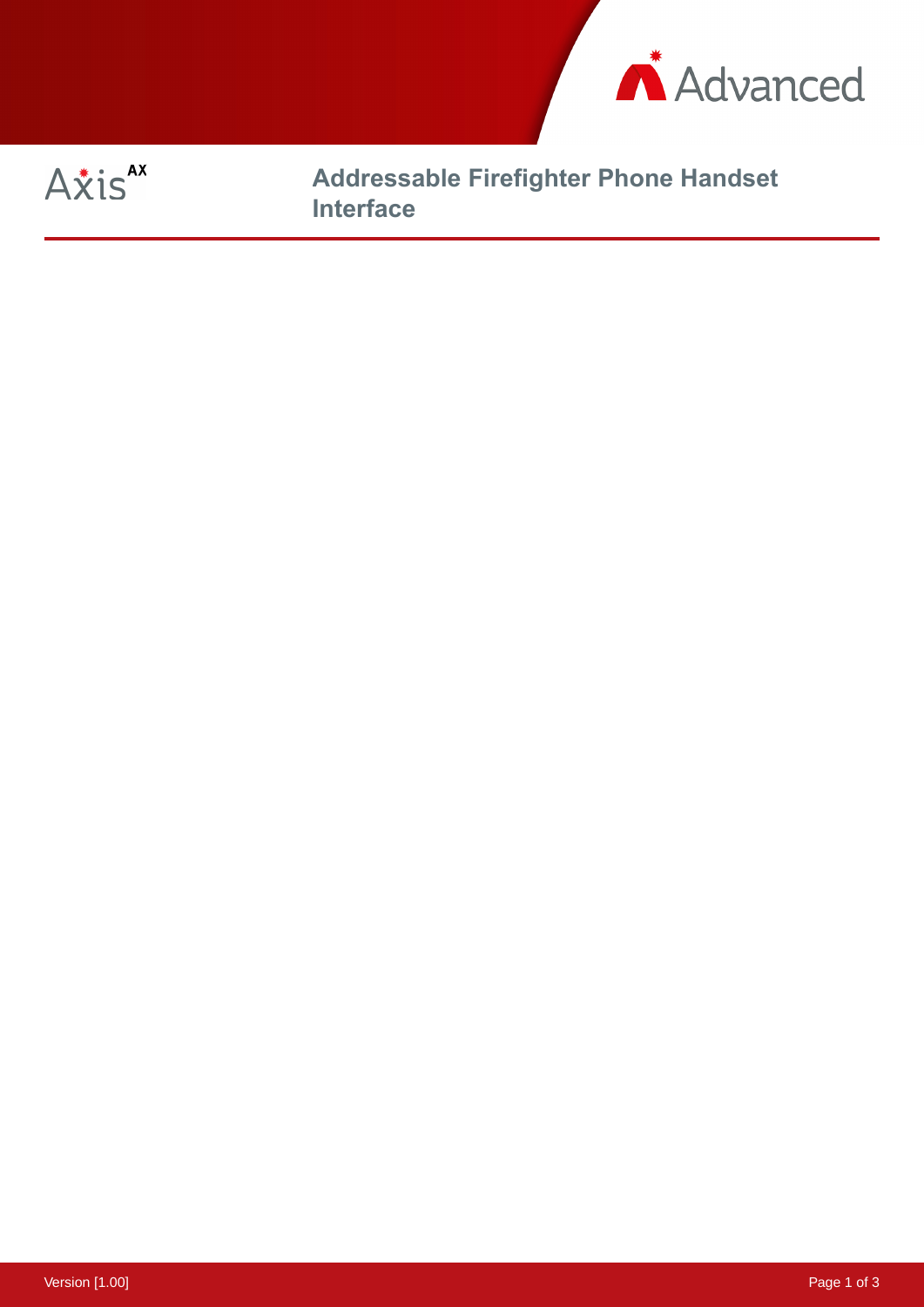The AV-TEL-SUP is compatible with the AV-TEL and AV-TEL-RISER6 telephone riser circuitry. The AV-TEL and AV-TEL-RISER6 circuitry create fully supervised telephone "party lines" that allows the Axis AX Series Command Center to communicate with any combination of 5 (five) riser remote firefighter emergency station phone handsets, addressable firefighter warden station phone handsets or AV-JACKs as well as the command center telephone simultaneously. The "party line" can be configured as a Class A or B circuit.

The AV-TEL-SUP firefighter telephone supervision module is pre-mounted to an Advanced firefighter emergency or warden station phone handset assembly (AV-TEL-CCS, AV-TEL-CCP, AV-TEL-ACS or AV-TELACP).

When a firefighter emergency or warden station phone handset is removed from its cradle or the push to talk button is pressed the AV-TEL-SUP will send a signal to the 55000-820ADV input/output module. The signal from the 55000-820ADV input/output module will cause the buzzer to sound at the command center indicating a telephone call-in. Also, an associated LED flashes at the command center to indicate the location and identity of the incoming call. Once the command center operator presses the telephone connect button, the LED at the command center turns on steady and the LED located on the firefighter emergency or warden station phone handset assembly will turn on to indicate to the firefighter that the connection from the firefighter phone handset to the command center has been made.

Advanced has a variety of addressable field mounted firefighter emergency or warden station phone handset assemblies. Customers may choose from assemblies with coiled or armored cord and with or with/out a push to talk button. Any combination of up to 40 (AV-TEL with riser module) or 35 (per AV-TEL-RISER6 riser, six risers per AV-TEL-RISER6 [210 AV-TEL-SUPs max]) firefighter emergency or warden station phone handset assemblies and/or AV-JACKs are supported by the telephone riser.

All wiring from the AV-TEL or AV-TEL-RISER6 to the addressable field mounted firefighter emergency or warden station phone handset assemblies, and AV-JACKs are fully supervised for opens, shorts and ground faults.

The EOL Resistor supplied with the Addressable I/O Module P/N 55000-820ADV is not required – an EOL Resistor is incorporated on the AV-TEL-SUP PCB.

A 6 conductor cable is supplied with the pre-mounted AVTEL-SUP module in the firefighter phone handset assembly and is required to be wired to the I/O Module as shown below. Red and White wires are not polarity sensitive. Yellow and Black wires are not polarity sensitive, but it is recommended to wire to the terminal positions as shown.

The 6 conductor cable supplied is 12" long with 24 AWG wires. If the wires need to be extended, use cable suitable for the purpose and connect using a suitable terminal block or wire nuts (maximum recommended distance is 30').



## **Features**

- Firefighter Emergency & Warden Station Interface
- Individual Address per Station
- Supervised against Opens, Shorts, and Grounds
- Class A or B Configuration
- Five (5) Phone "Party Line" Communications per Telephone Riser
- Up to 40 AV-TEL-SUP's per AV-TEL Riser or 35 (max 210 / six risers) per AV-TEL-RISER6 Riser

## **Listings and Approvals**

- ETL ANSI/UL 864 Listed: 101564744NYM-001
- CSFM Approved: 7165-1713:0101
- NYCFD COA #6105

## **Wiring Diagram**